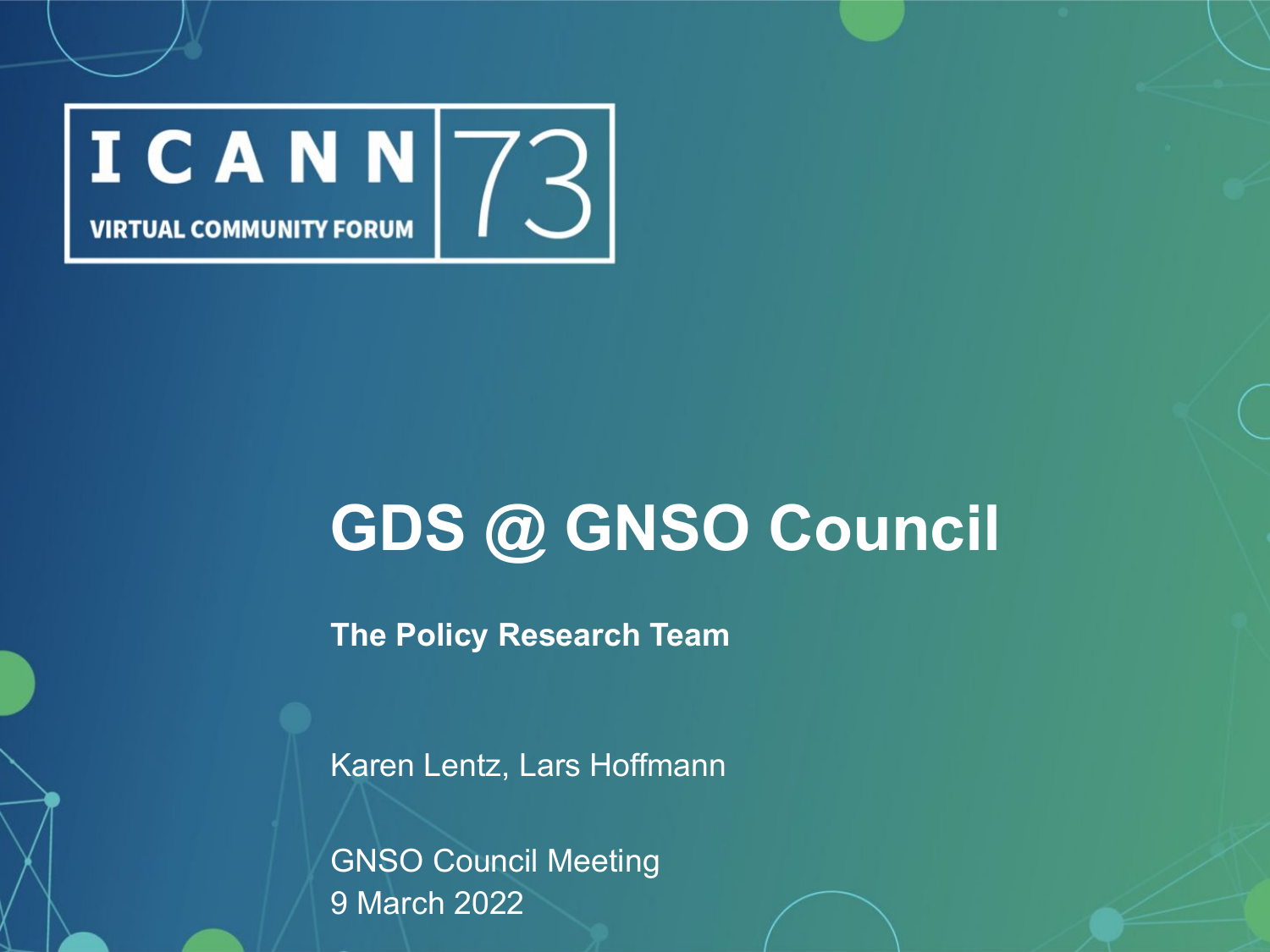## **Agenda**

- Introduction of the Policy Research Team
- Work Under Way
- Upcoming Work
- Planned Improvements
- Looking Ahead

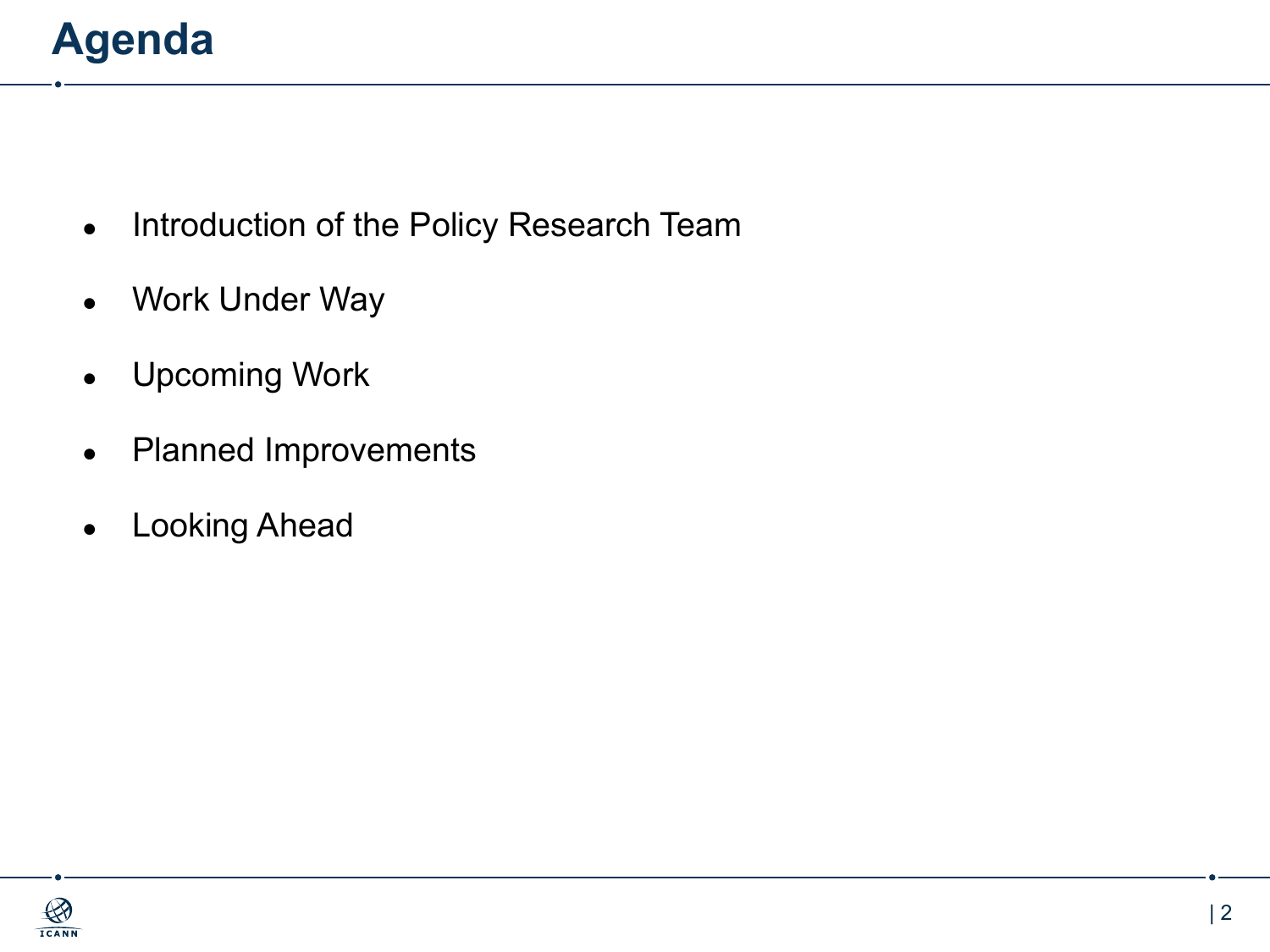#### **Introduction: Policy Research Team**

- Karen Lentz, VP for Policy Research and Stakeholder Programs oversees, among other, the Policy Research Team (PRT).
- PRT's main responsibility is to support GDS' work related to the policy-implementation lifecycle.
- Subject to requirement and subject matter expertise, members from other GDS teams also support policy-implementation lifecycle work.
- PRT members:
	- Lars Hoffmann, Sr Director for Policy Research
	- Antonietta Mangiacotti, Policy Research Manager
	- Isabelle Colas, Policy Research Specialist
	- Michael Karakash, Policy Research Specialist
	- Two open positions

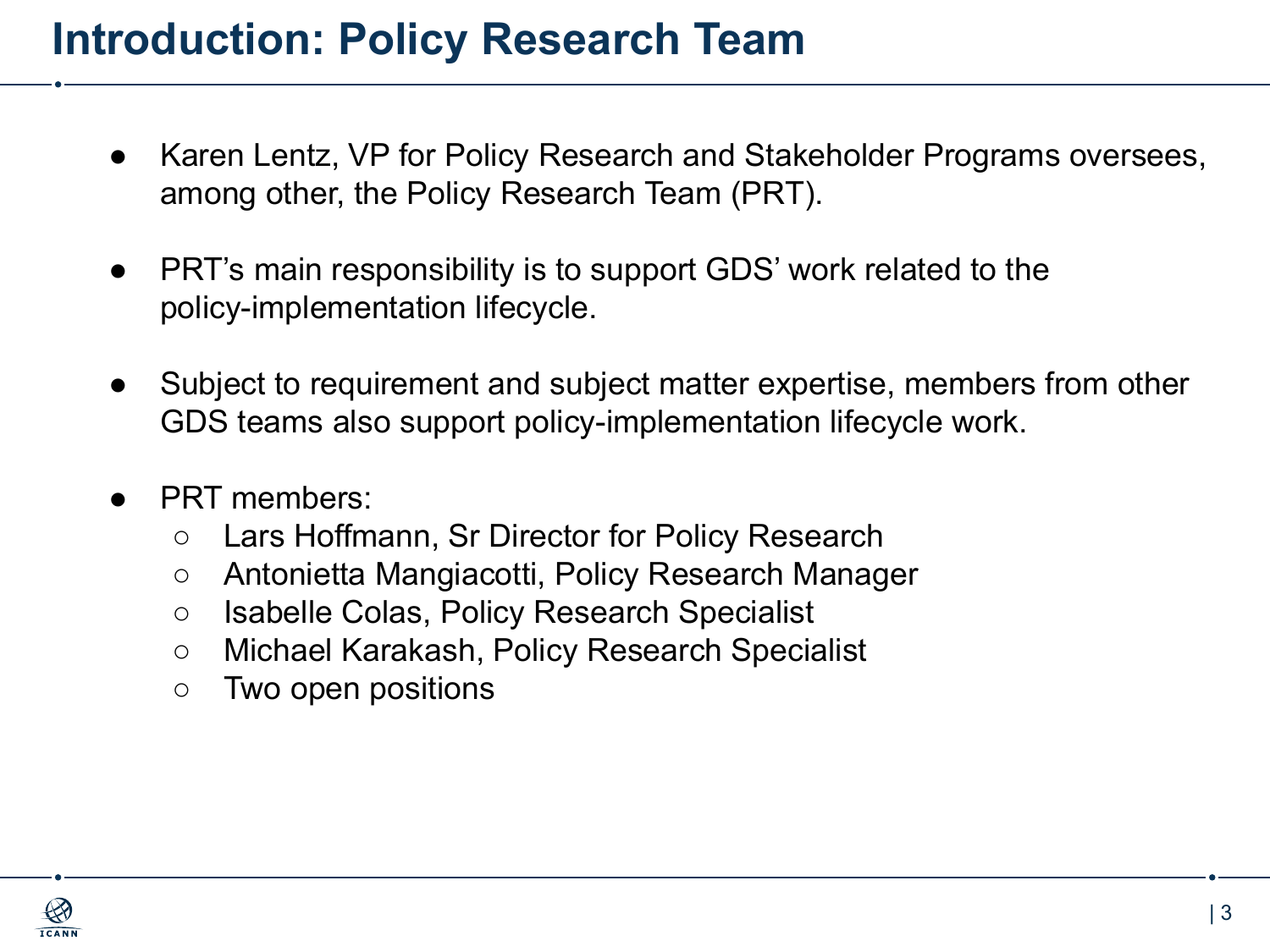## **PRT: Projects Under Way**

- Lead on UDRP Policy Status Report (PSR)
- Lead of SubPro ODP Worktrack 2<sup>\*</sup>
- Contribute to project management of overall Subpro ODP work\*
- Provide subject matter expertise for SubPro Board Caucus\*
- Provide GDS liaisons to ongoing Policy Development Processes, e.g., Transfer PDP, IDN EPDP\*
- Support EPDP Phase implementation\*
- Provide subject matter expertise on other topics relevant to the policy and implementation lifecycle, e.g., Modifying Consensus Policy Paper.

\*work in this area is led or supported by members from other GDS teams.

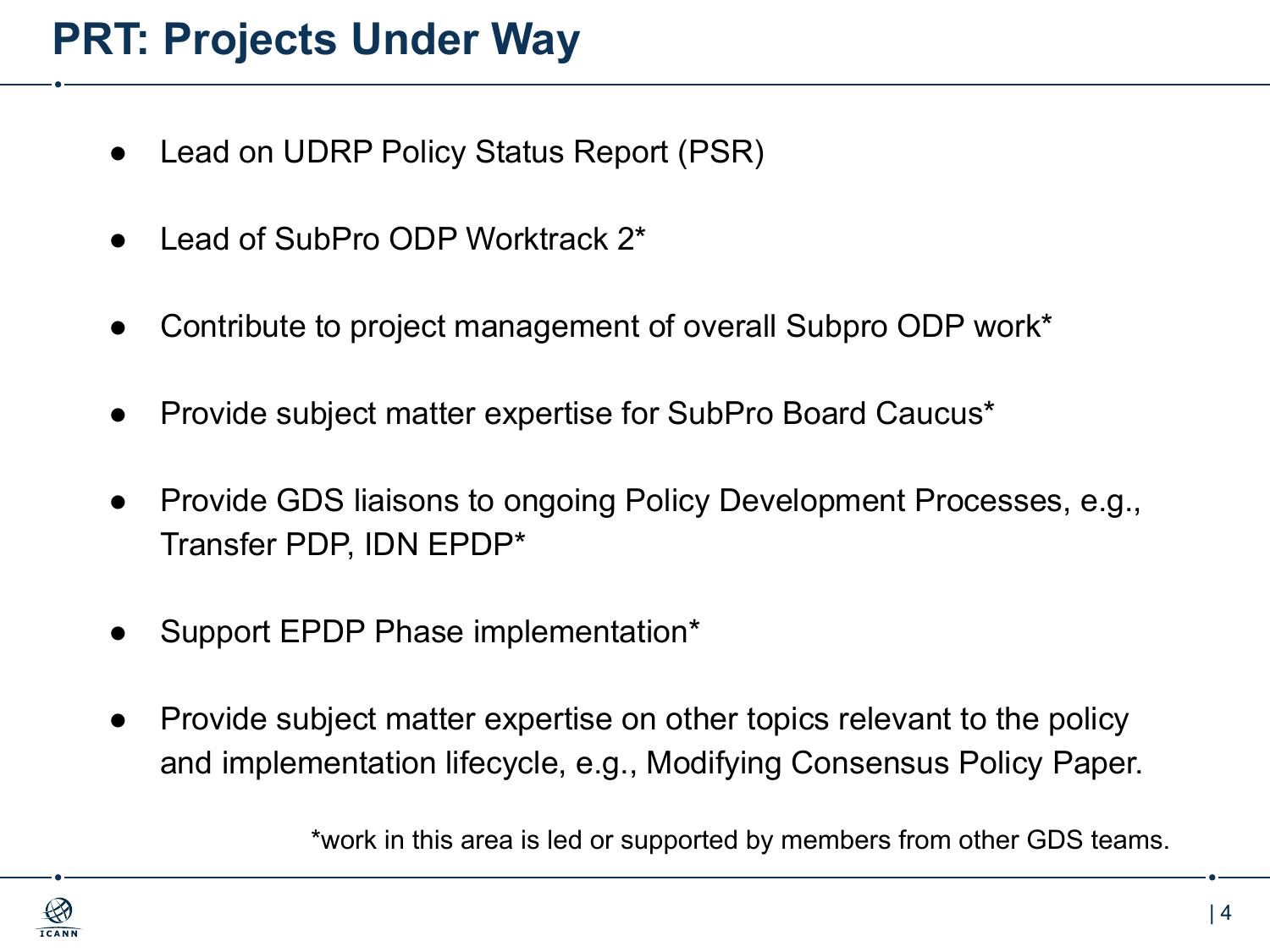# **Upcoming Work**

- **Implementation Work** 
	- Rights Protection Mechanisms Phase 1
	- Subject to Board approval: SubPro
	- Subject to Council and Board approval: EPDP on Specific Curative Rights Protections for IGOs
	- Privacy & Proxy Services Accreditation Issues
	- Translation and Transliteration of gTLD Registration Data
- PDP liaison work
	- Rights Protection Mechanism Phase 2
	- Accuracy?
- Uniform Dispute Resolution Policy Status Report public comment report, finalize PSR

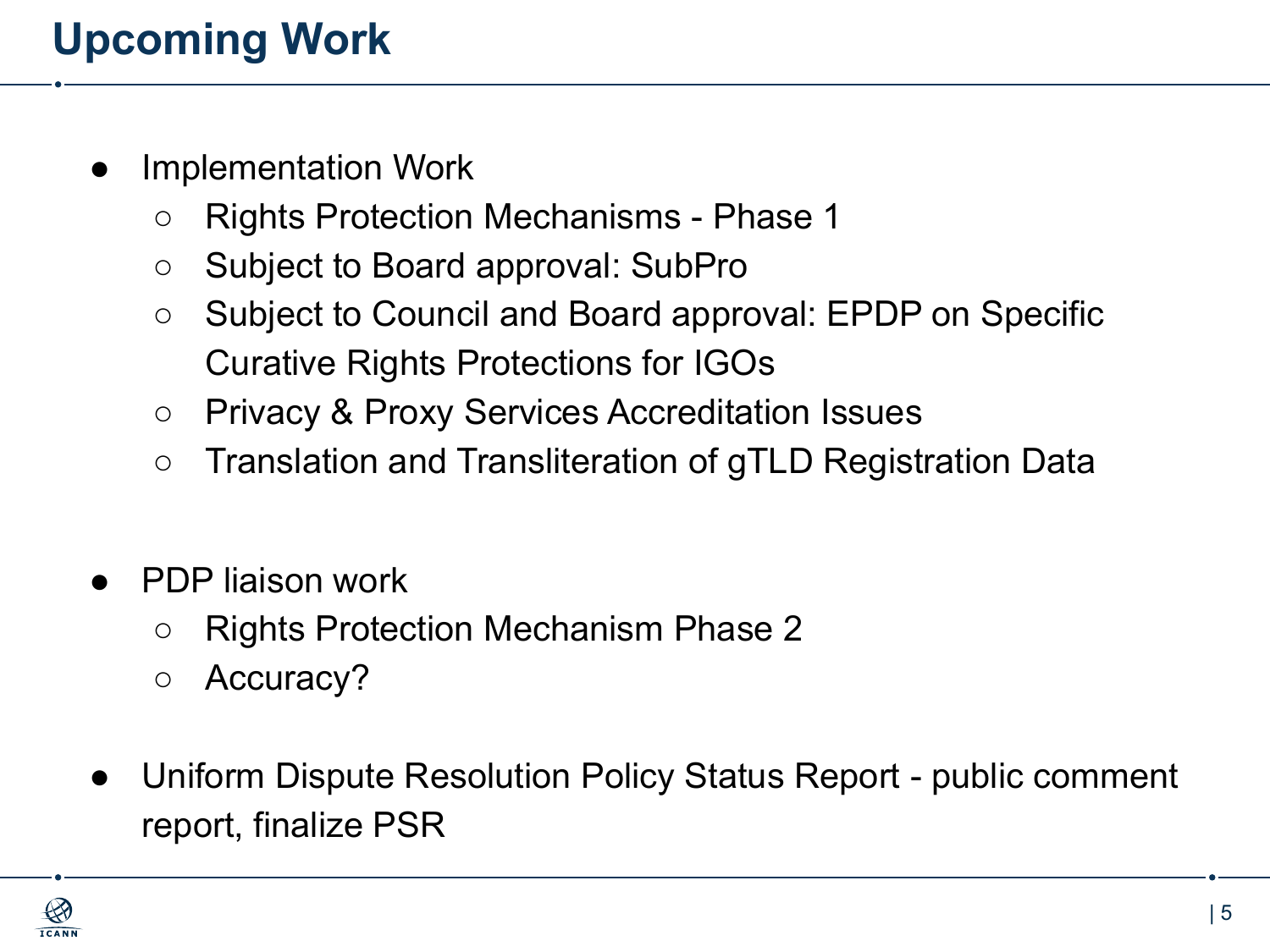#### **Areas We Are Looking To Improve**

- We are conscious of some of the concerns that have been raised in the recent past. Some of the improvements we are planning include:
	- Regular and constituent progress reporting on implementation work.
	- Alerting Council and other relevant community groups if issues arise that challenge the implementation work and/or timelines and work collaboratively with the community to resolve efficiently as possible.
	- Introducing surveys at the end of each IRT to identify areas for improvement, similar to what occurs at the end of PDP WGs.
	- $\circ$  Looking for ways to increase visibility on our work planning, to set expectations and align priorities where appropriate.
	- Strengthen the role of PDP liaisons by working with PDP leadership and members to allow for input from org's SMEs on draft recommendations 'in real time'- seen success here with Transfer PDP and IDN EPDP.